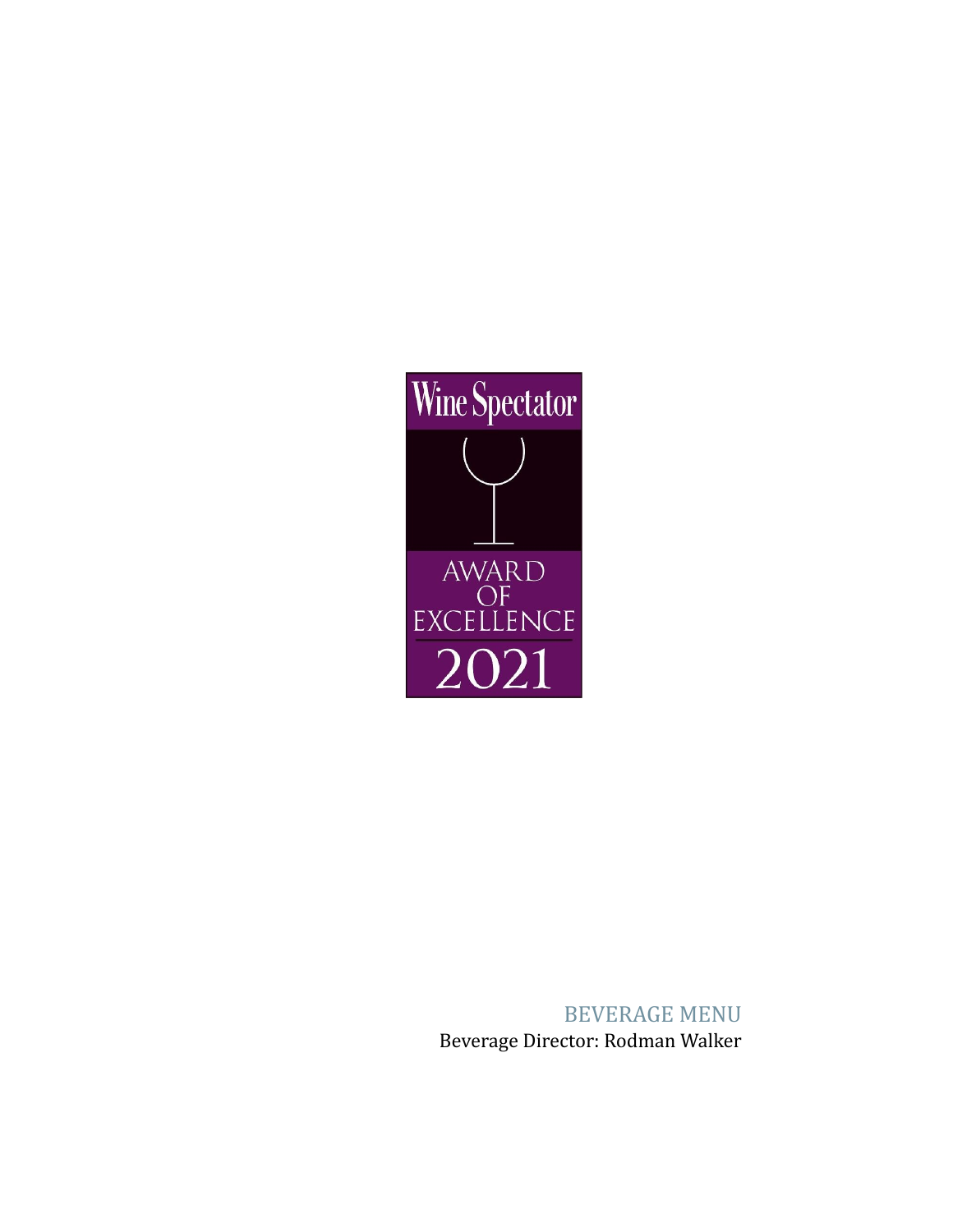# **WINES BY THE BOTTLE**

**VINTAGES ARE SUBJECT TO CHANGE**

### WHITE WINES

#### SAUVIGNON BLANC

| Jean-Marc Mathieu Crochet, Sancerre Blanc |    |
|-------------------------------------------|----|
| Sancerre AOC, Loire Valley, France 2020   | 70 |
| Gabriëlskloof                             |    |
| Cape South Coast, South Africa 2019       | 70 |
| <b>Ned</b>                                |    |
| Marlborough, New Zealand 2021             | 60 |
| <b>Reyneke</b>                            |    |
| Stellenbosch, South Africa 2018           | 75 |
| PINOT GRIS, PINOT BLANC                   |    |
| Maso Cantanghel, Pinot Grigio             |    |
| Lavis, Italy 2020                         | 55 |
| <b>Pierre Sparr, Pinot Blanc</b>          |    |
| Alsace, France 2019                       | 50 |
| Stefanago 'Campo Piano', Pinot Grigio     |    |
| Provincia di Pavia, Italy 2020            | 55 |
| <b>RIESLING</b>                           |    |
| Amalaya Blanco                            |    |
| Torrontés/Riesling                        |    |
| Salta, Argentina 2020                     | 52 |
| <b>Keuka Lake Vineyards</b>               |    |
| Finger lakes, New York 2019               | 70 |
| <b>Martin &amp; Anna Arndorfer</b>        |    |
| Niederösterreich, Austria 2018            | 80 |

INTERESTING FRENCH WHITES

## **Domaine Weinbach 'Les Vignes du Prêcheurs'** Pinot Gris/Silvaner/Auxerrois/Riesling 80 Alsace, France 2019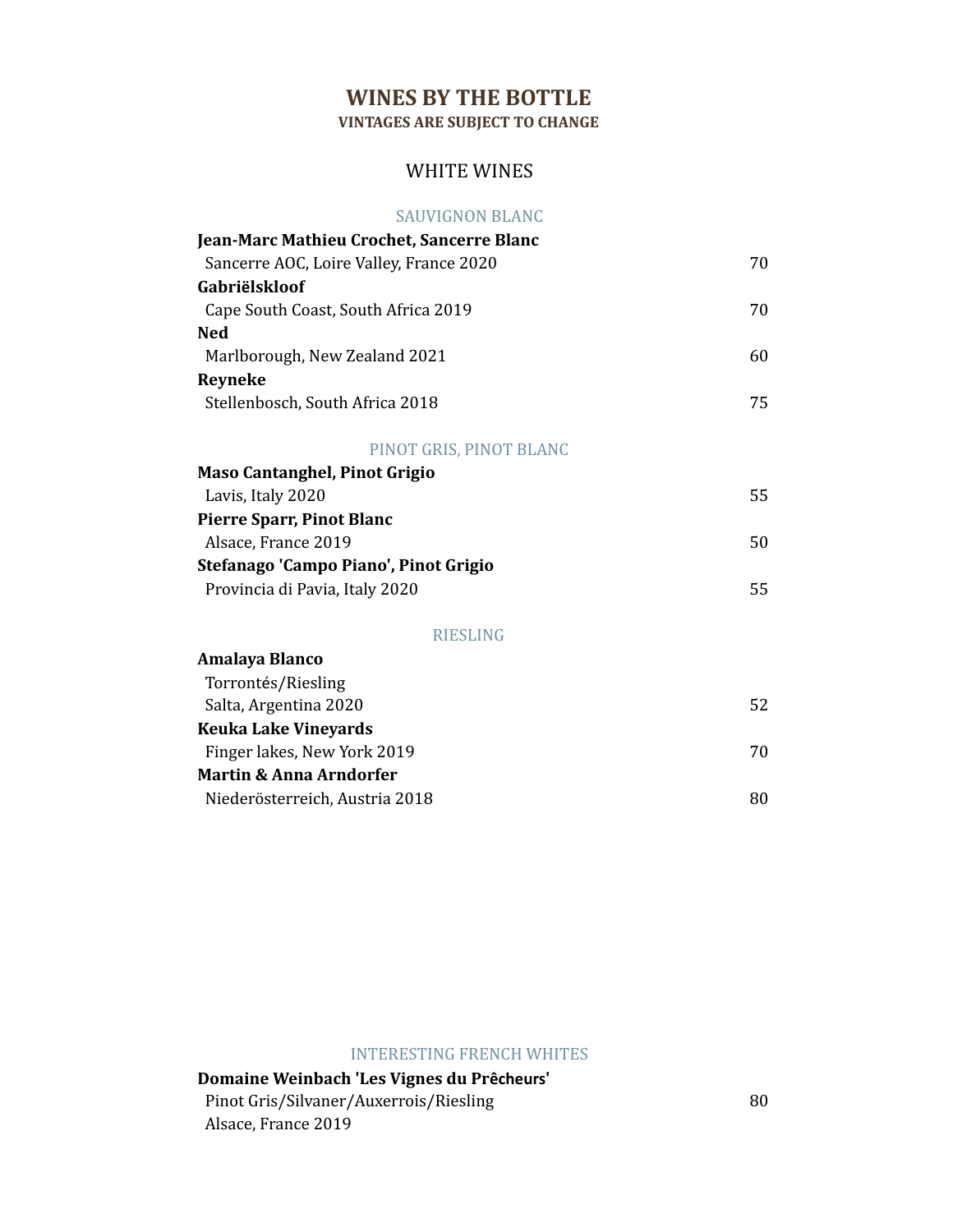| Domaine Zind Humbrecht, Gewürztraminer                      |     |
|-------------------------------------------------------------|-----|
| Alsace, France 2018                                         | 115 |
| Henri Poiron, Domaine des Quatre Routes, Melon de Bourgogne |     |
| Muscadet-Sevre et Maine, France 2020                        | 70  |
| <b>INTERESTING ITALIAN WHITES</b>                           |     |
| Bibi Gratez, Casamatta Bianco                               |     |
| Vermentino/Trebbiano/Ansonico                               | 60  |
| Tuscany, Italy 2020                                         |     |
| <b>Colle Corviano, Pecorino</b>                             |     |
| Colline Pescaresi, Italy 2019                               | 60  |
| Famiglia Boron, Lison Classico                              |     |
| Lison Classico DOCG, Veneto, Italy 2018                     | 50  |
| Fratelli Ponte, Arneis                                      |     |
| Piedmont, Italy 2019                                        | 56  |
| La Veneranda, Grechetto                                     |     |
| Umbria, Italy 2019                                          | 55  |
| <b>INTERESTING DOMESTIC AND OTHER WHITES</b>                |     |
| Casa de Vili Nova                                           |     |
| Verdelho/Loureiro/Alvarinho                                 | 50  |
| Vinho Verde, Portugal 2020                                  |     |
| Dr. Konstantin Frank, Rkatsiteli                            |     |
| Finger Lakes, New York 2020                                 | 60  |
| <b>Sidebar by Ramey, Kerner</b>                             |     |
| Mokelumne River, Lodi, California 2018                      | 72  |
| Terras Gauda O'Rosal Galicia, Albariño                      |     |
| Rias Baixas, Spain 2020                                     | 75  |
| Ulacia, Txakolina                                           |     |
| Getariako, Txakolina DO, Spain 2019                         | 60  |
| <b>Zoe by Skouras</b>                                       |     |
| Roditis/Moscofilero                                         | 45  |
| Peloponnese GI, Greece 2021                                 |     |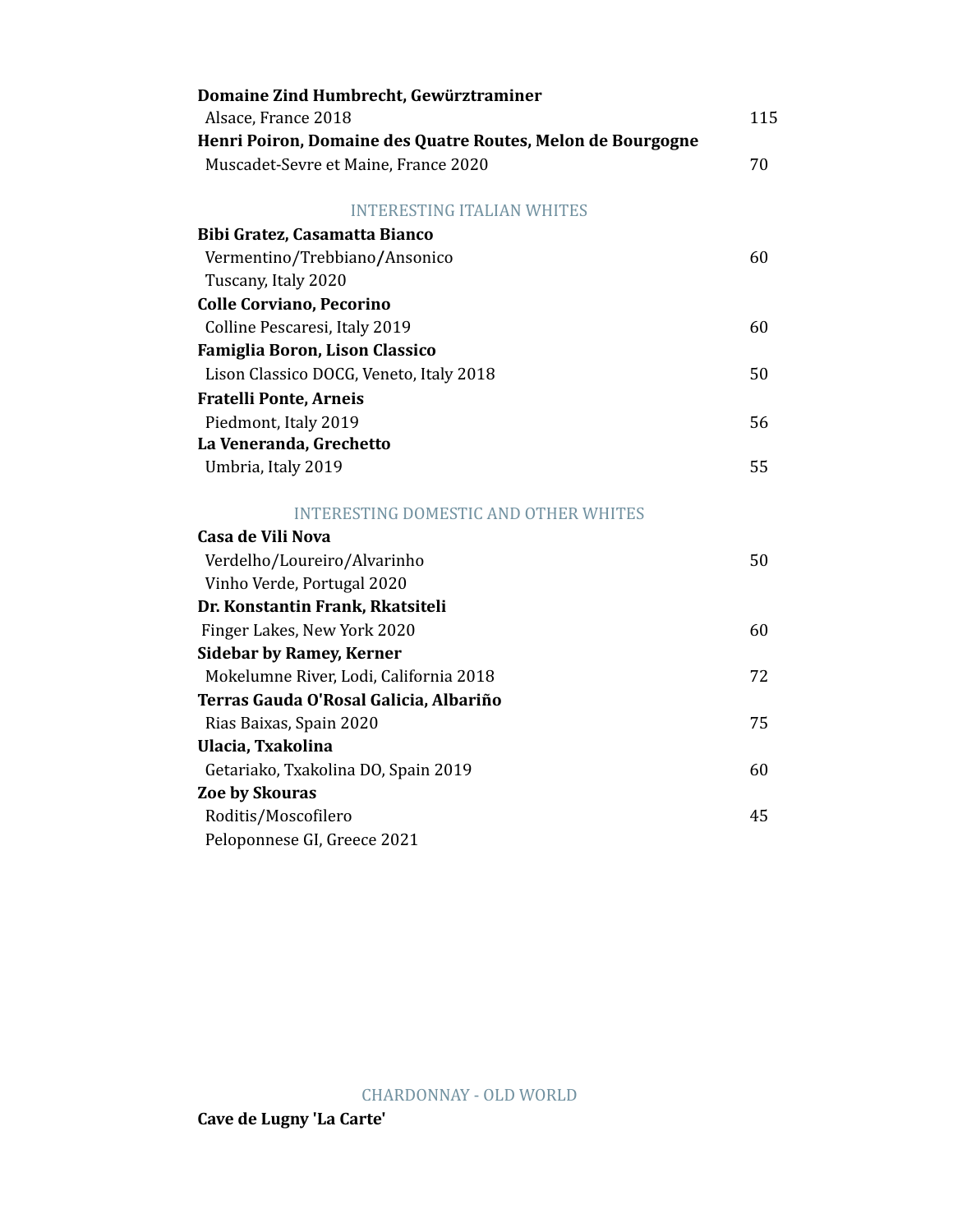| Mâcon-Lugny, Bourgogne, France 2020 | 67  |
|-------------------------------------|-----|
| <b>Domaine Coste-Caumartin</b>      |     |
| Bourgogne, France 2020              | 75  |
| <b>Domaine Francois Carillon</b>    |     |
| Burgundy, France 2018               | 88  |
| <b>Domaine Oudin 'Premier Cru'</b>  |     |
| Chablis AOC, Vaucoupin, France 2019 | 115 |
| Louis Michel & Fils                 |     |
| Chablis AC, Burgundy, France 2019   | 95  |

CHARDONNAY - NEW WORLD

| <b>Au Bon Climat, Chardonnay</b>                     |     |
|------------------------------------------------------|-----|
| Santa Barbara County, California 2020                | 80  |
| <b>Barnard Griffin</b>                               |     |
| Columbia Valley, Washington 2019                     | 52  |
| <b>Bravium</b>                                       |     |
| Russian River Valley, California 2019                | 60  |
| <b>Chateau Montelena</b>                             |     |
| Napa Valley, California 2017                         | 155 |
| <b>Duckhorn 'Migration'</b>                          |     |
| Sonoma Coast, California 2019                        | 102 |
| <b>Failla 'Keefer Ranch'</b>                         |     |
| Sonoma County, California 2018                       | 100 |
| <b>Flâneur 'Tula's Reserve'</b>                      |     |
| Eola-Amity Hills, Willamette Valley, Oregon 2017     | 75  |
| <b>Hanzell 'Sebella'</b>                             |     |
| Sonoma County, California 2018                       | 80  |
| <b>Jayson by Pahlmeyer</b>                           |     |
| Napa Valley, California 2018                         | 133 |
| <b>Lismore</b>                                       |     |
| The Cape South Coast, South Africa 2016              | 100 |
| Maritana 'La Rivière' by Donald Patz                 |     |
| Russian River Valley, Sonoma County, California 2017 | 180 |
| <b>Neyers</b>                                        |     |
| Carneros, Napa Valley, California 2018               | 85  |
| Ramey                                                |     |
| Russian River Valley, Sonoma County, California 2018 | 95  |
| Signorello Estate 'Hope's Cuvée'                     |     |
| Napa Valley, California 2011                         | 260 |
| <b>Stags' Leap Winery</b>                            |     |
| Napa Valley, California 2019                         | 65  |
|                                                      |     |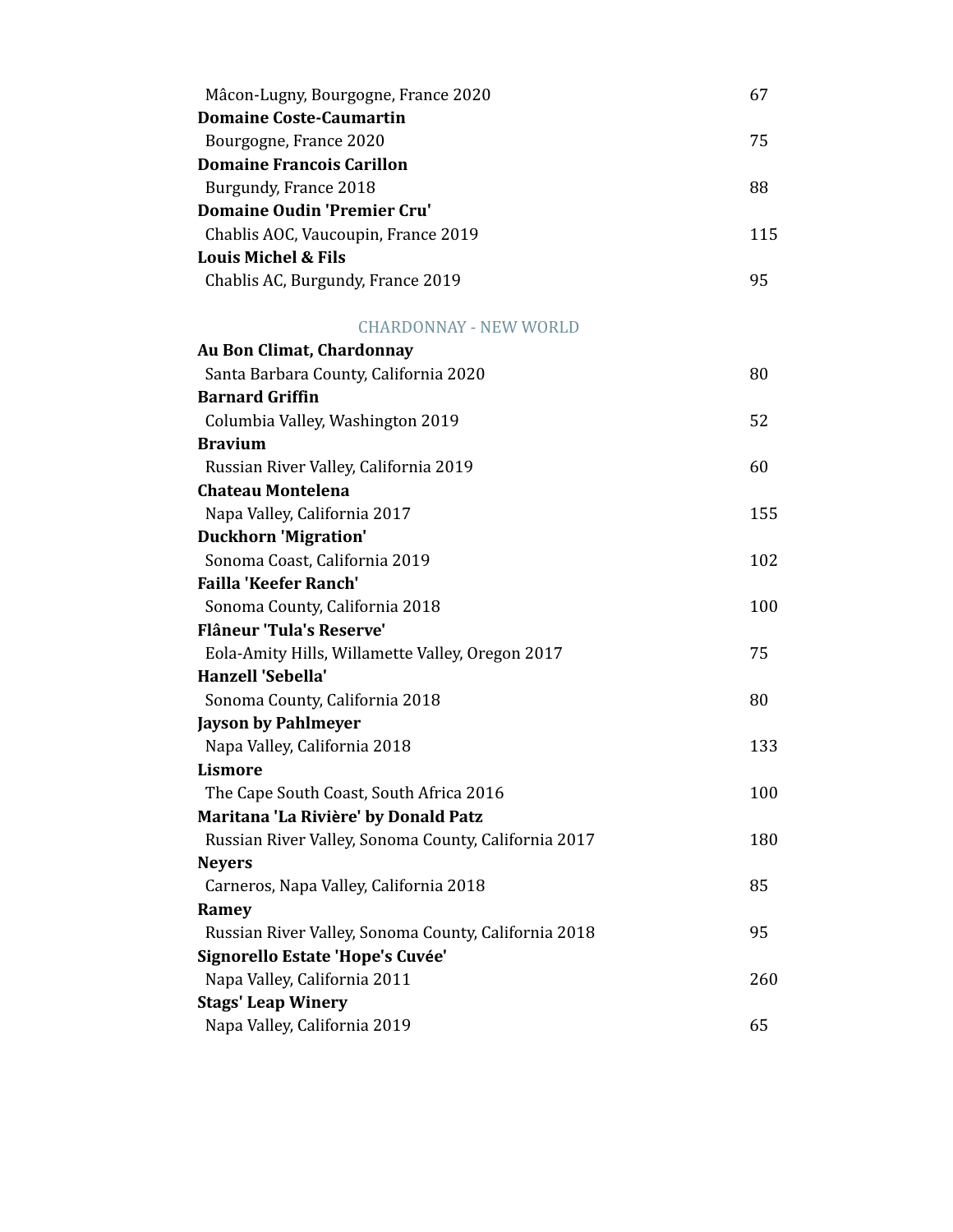| <b>ROSÉ</b>                                   |     |
|-----------------------------------------------|-----|
| <b>Château D'Esclans 'Rock Angel'</b>         |     |
| Grenache                                      | 100 |
| Côtes du Provence, France 2020                |     |
| <b>Domaine La Manarine</b>                    |     |
| Grenache/Syrah/Mourvedre                      | 75  |
| Côtes du Rhône AOC, Rhône Valley, France 2019 |     |
| Elouan                                        |     |
| Pinot Noir                                    | 55  |
| Oregon NV                                     |     |

### CHAMPAGNE & SPARKLING

| <b>Brouette 'Prestige' Blanc de Blanc</b>       |     |
|-------------------------------------------------|-----|
| Bordeaux, France NV                             | 60  |
| Caposaldo, Prosecco                             |     |
| Prosecco, Italy, NV                             | 53  |
| Conde de Subirats, Cava Brut                    |     |
| Catalunya, Spain NV                             | 55  |
| <b>Famiglia Boron, Moscato</b>                  |     |
| Veneto, Italy 2018                              | 55  |
| <b>Gaston Chiquet Brut 'Premier Cru'</b>        |     |
| Champagne, France NV                            | 110 |
| <b>Geoffroy 'Premier Cru'</b>                   |     |
| Champagne, France NV                            | 115 |
| <b>Guy Larmandier Cote des Blancs '1er Cru'</b> |     |
| Champagne, France NV                            | 165 |
| <b>Krug Grande Cuvée</b>                        |     |
| Champagne, France NV                            | 390 |
| La Collina 'Lunaris Secco', Malvasia            |     |
| Emilia IGT, Italy NV                            | 70  |
| Ornella Molon, Frizzante Raboso                 |     |
| Campo di Pietra, Italy 2015                     | 70  |
| Ornella Molon, Prosecco                         |     |
| Campo di Pietra, Italy NV                       | 55  |
| Piper Sonoma, 'Blanc de Blancs'                 |     |
| Sonoma County, California NV                    | 60  |
| Veuve Clicquot, Brut 'Reserve Cuvée'            |     |
| Reims, Champagne, France NV                     | 140 |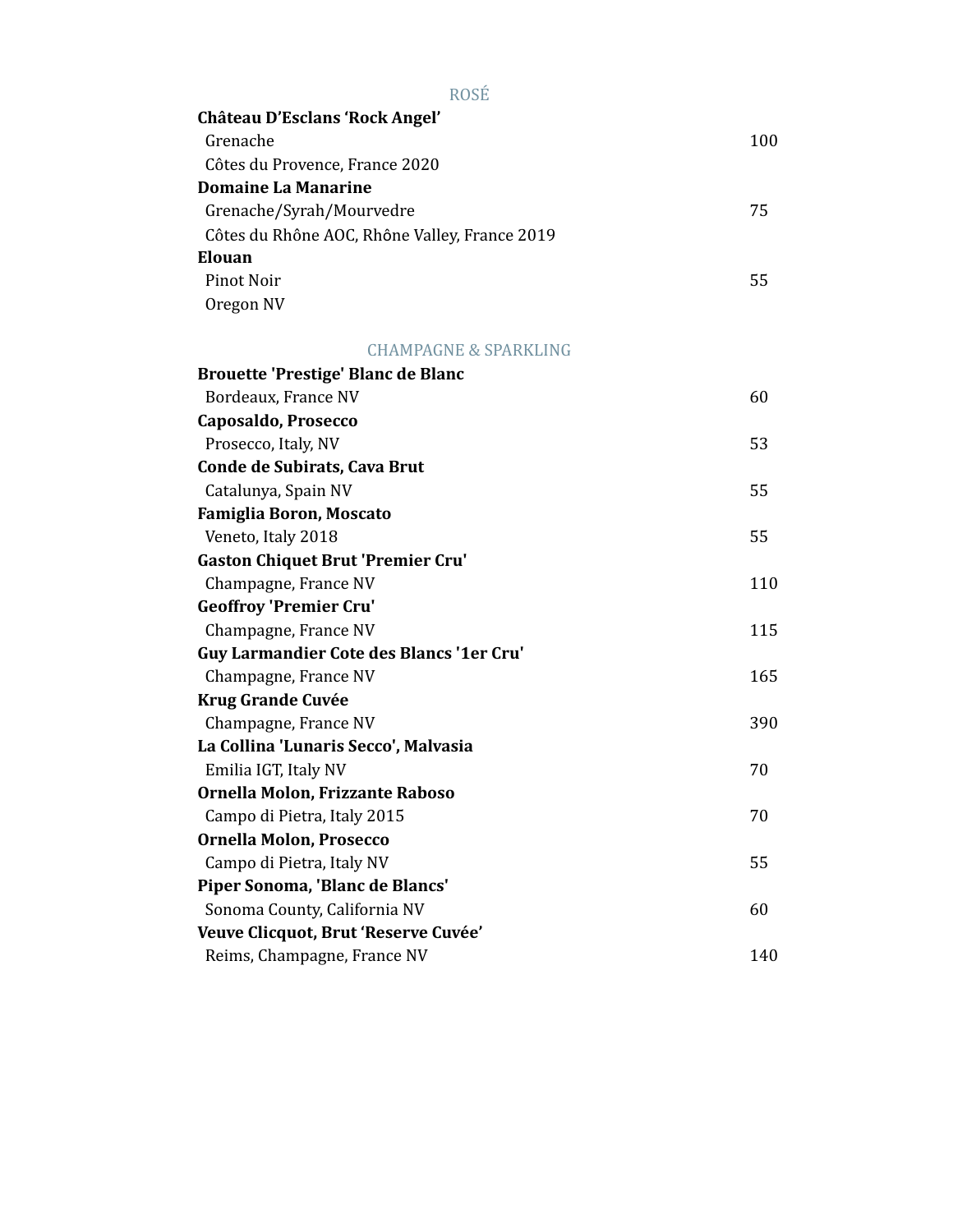# RED WINES

### PINOT NOIR, BEAUJOLAIS - OLD WORLD

| Albert Bichot, Château de Varennes, Gamay                          |      |
|--------------------------------------------------------------------|------|
| Beaujolais-Villages, France 2019                                   | 55   |
| <b>Campet Saint Marie</b>                                          |      |
| Vin de France, France 2019                                         | 60   |
| Domaine Alain Gras                                                 |      |
| Saint-Romain, Burgundy, France 2017                                | 115  |
| <b>Mongeard-Mugneret</b>                                           |      |
| Bourgogne, France 2019                                             | 90   |
| <b>Vincent &amp; Sophie Morey</b>                                  |      |
| Santenay Les Hâtes, Bourgogne, France 2016                         | 92   |
| Domaine Henri Gouges 'Premier Cru'                                 |      |
| Nuits-Saint-Georges, 'Clos des Porrets Saint-Georges', France 2018 | 285. |

### PINOT NOIR - NEW WORLD

| <b>Au Bon Climat</b>                                 |     |
|------------------------------------------------------|-----|
| Santa Barbara County, California 2020                | 70  |
| <b>Barham Mendelsohn</b>                             |     |
| Russian River Valley, Sonoma County, California 2014 | 120 |
| <b>Belle Glos 'Eulenloch'</b>                        |     |
| Napa Valley, California 2018                         | 93  |
| <b>Blood Root Cellars</b>                            |     |
| Coastlands, California 2018                          | 75  |
| Diora 'La Petite Grace'                              |     |
| Monterey County, California 2018                     | 65  |
| Duckhorn 'Goldeneye'                                 |     |
| Mendocino, California 2019                           | 123 |
| <b>Elk Cove</b>                                      |     |
| Willamette Valley, Oregon 2020                       | 80  |
| <b>Elouan 'Klamath's Kettle'</b>                     |     |
| Oregon 2017                                          | 63  |
| <b>Grouchau Cellars 'Commuter Cuvée'</b>             |     |
| Willamette Valley, Oregon 2019                       | 70  |
| <b>Lyric by Etude</b>                                |     |
| Santa Barbara County, California 2019                | 70  |
| <b>Lynmar Estate</b>                                 |     |
| Russian River Valley, Sonoma County, California 2018 | 129 |
| Maritana 'La Rivière' by Donald Patz                 |     |
| Russian River Valley, Sonoma County, California 2018 | 180 |
| <b>Phelps Creek</b>                                  |     |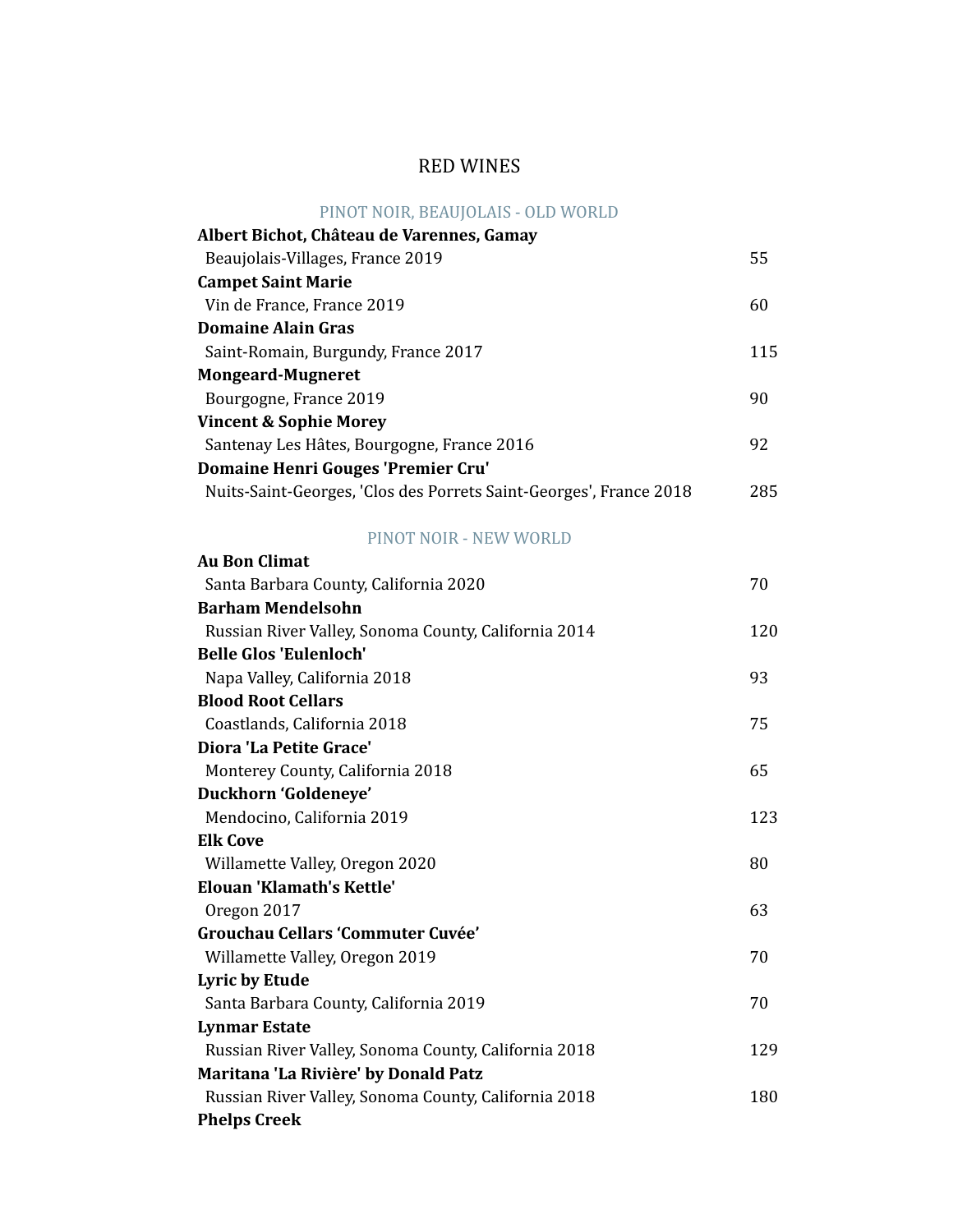| Columbia Gorge, Washington 2018                  | 65  |
|--------------------------------------------------|-----|
| <b>Ponzi Classico</b>                            |     |
| Willamette Valley, Oregon 2017                   | 130 |
| PINOT NOIR - NEW WORLD                           |     |
| <b>Samsara</b>                                   |     |
| Santa Rita Hills, Santa Barbara, California 2017 | 120 |
| <b>Tesselaarsdal</b>                             |     |
| Walker Bay, South Africa 2017                    | 129 |
| <b>Truchard</b>                                  |     |
| Carneros, Napa Valley, California 2019           | 95  |
| Walt                                             |     |
| Anderson Valley, Sonoma County, California 2019  | 85  |
|                                                  |     |
| <b>MERLOT</b>                                    |     |
| <b>Cotarella 'Sodale'</b>                        |     |
| Lazio, Italy 2018                                | 75  |
| <b>Frog's Leap</b>                               |     |
| Rutherford, Napa Valley, California 2019         | 100 |
| <b>Twomey by Silver Oak</b>                      |     |
| Napa Valley, California 2015                     | 115 |
| <b>Washington Hills</b>                          | 55  |
| Washington 2018                                  |     |
|                                                  |     |
|                                                  |     |
| <b>MALBEC</b>                                    |     |
| Amalaya                                          |     |
| Salta, Argentina 2017                            | 55  |
| Cicchitti, Gran Reserva                          |     |
| Mendoza, Argentina 2016                          | 83  |
| <b>Clos Siguier</b>                              |     |
| Cahors, France 2018                              | 77  |
| <b>Punta Pays</b>                                | 70  |
| Mendoza, Argentina 2019                          |     |
| <b>CABERNET FRANC, ZINFANDEL</b>                 |     |
| Beran, Zinfandel                                 |     |
| Sonoma County, California 2017                   | 74  |
| <b>Cosentino 'The Franc', Cabernet Franc</b>     |     |
| Lodi, California 2019                            | 50  |
| Rattlesnake, Zinfandel                           |     |
| Sonoma County, California 2018                   | 115 |
|                                                  |     |
| SYRAH, GRENACHE, MOURVÈDRE, CARIGNAN - OLD WORLD |     |
| Casadei 'Sogno Mediterraneo'                     |     |
| Grenache/Syrah/Mourvedre<br>Tuscany, Italy 2018  | 61  |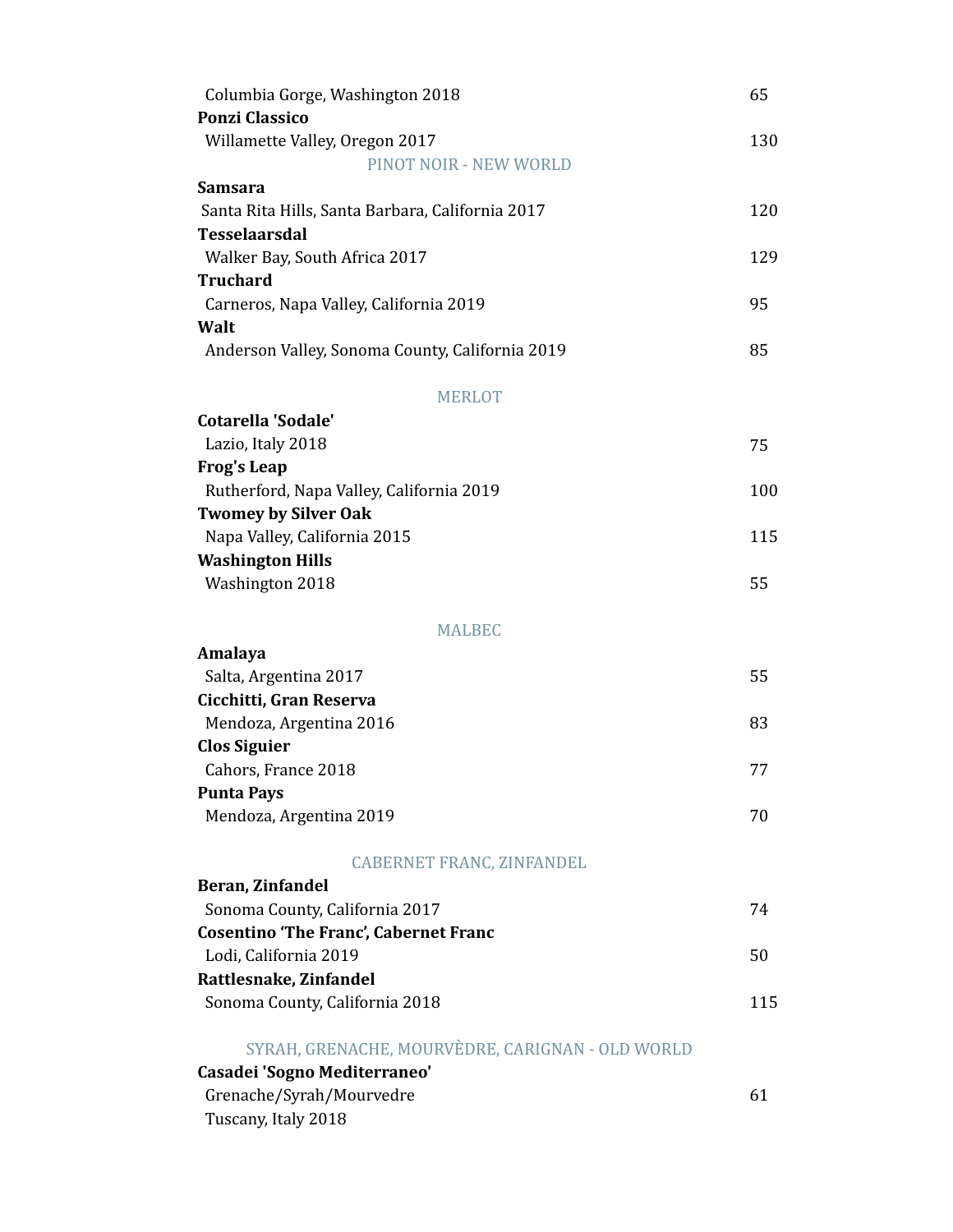| <b>Com Tu Clos Mogador, Grenache</b>               |     |
|----------------------------------------------------|-----|
| Com Tu Montsant, Spain 2017                        | 121 |
| <b>Department 66 by Dave Phinney</b>               |     |
| Grenache/Syrah/Carignan                            | 113 |
| Côtes Catalanes, Languedoc-Roussillon, France 2016 |     |
| SYRAH, GRENACHE, MOURVÈDRE, CARIGNAN - OLD WORLD   |     |
| Domaine de la Charbonniere 'Chateauneuf du Pape'   |     |
| Grenache/Mourvèdre                                 | 150 |
| Chateauneuf du Pape, Rhône Valley, France 2019     |     |
| Domaine La Manarine, Grenache                      |     |
| Côtes du Rhône AOC, Rhône Valley, France 2020      | 60  |
| Domaine Saint Andéol, Côtes Du Rhône               |     |
| Grenache/Syrah/Mourvèdre                           | 70  |
| Côtes du Rhône, France 2019                        |     |
| E. Guigal 'Chateauneuf du Pape'                    |     |
| Syrah/Grenache/Mourvèdre                           | 145 |
| Chateauneuf du Pape, Rhône Valley, France 2017     |     |
| <b>Shatter by Trinchero, Grenache</b>              |     |
| Languedoc Rousillon, France 2018                   | 56  |
| <b>Stephane Ogier</b>                              |     |
| Grenache/Syrah/Mourvèdre                           | 66  |
| Côtes du Rhône AOP, Rhône Valley, France 2019      |     |
| SYRAH, GRENACHE, MOURVÈDRE, CARIGNAN - NEW WORLD   |     |
| <b>Neyers Vineyards, Carignan</b>                  |     |
| Evangelho Vineyard, Central Coast, California 2018 | 96  |
| Penfolds 'Bin 28' Kalimna, Shiraz                  |     |
| Barossa Valley, Australia 2017                     | 80  |
| Porseleinberg, Syrah                               |     |
| Swartland, South Africa 2016                       | 180 |
| <b>Tablas Creek 'Esprit De Tablas'</b>             |     |
| Mourvedre/Syrah/Grenache/Counoise                  | 180 |
| Paso Robles, California 2018                       |     |
| <b>Vina Robles 'The Arborist'</b>                  |     |
| Syrah/Grenache/Mourvedre                           | 55  |
| Paso Robles, California 2019                       |     |
| TEMPRANILLO, CINSAULT                              |     |
| <b>BLANKbottle 'Pseudonym', Cinsault</b>           |     |
| Darling, South Africa 2020                         | 85  |
| Izarbe Grand Reserva Larchago, Tempranillo         |     |
| Rioja, Spain 2011                                  | 80  |
| Tinta De Toro 'Termes', Tempranillo                |     |
| Toro, Spain 2018                                   | 85  |

**Viña Alberdi Reserva, Tempranillo**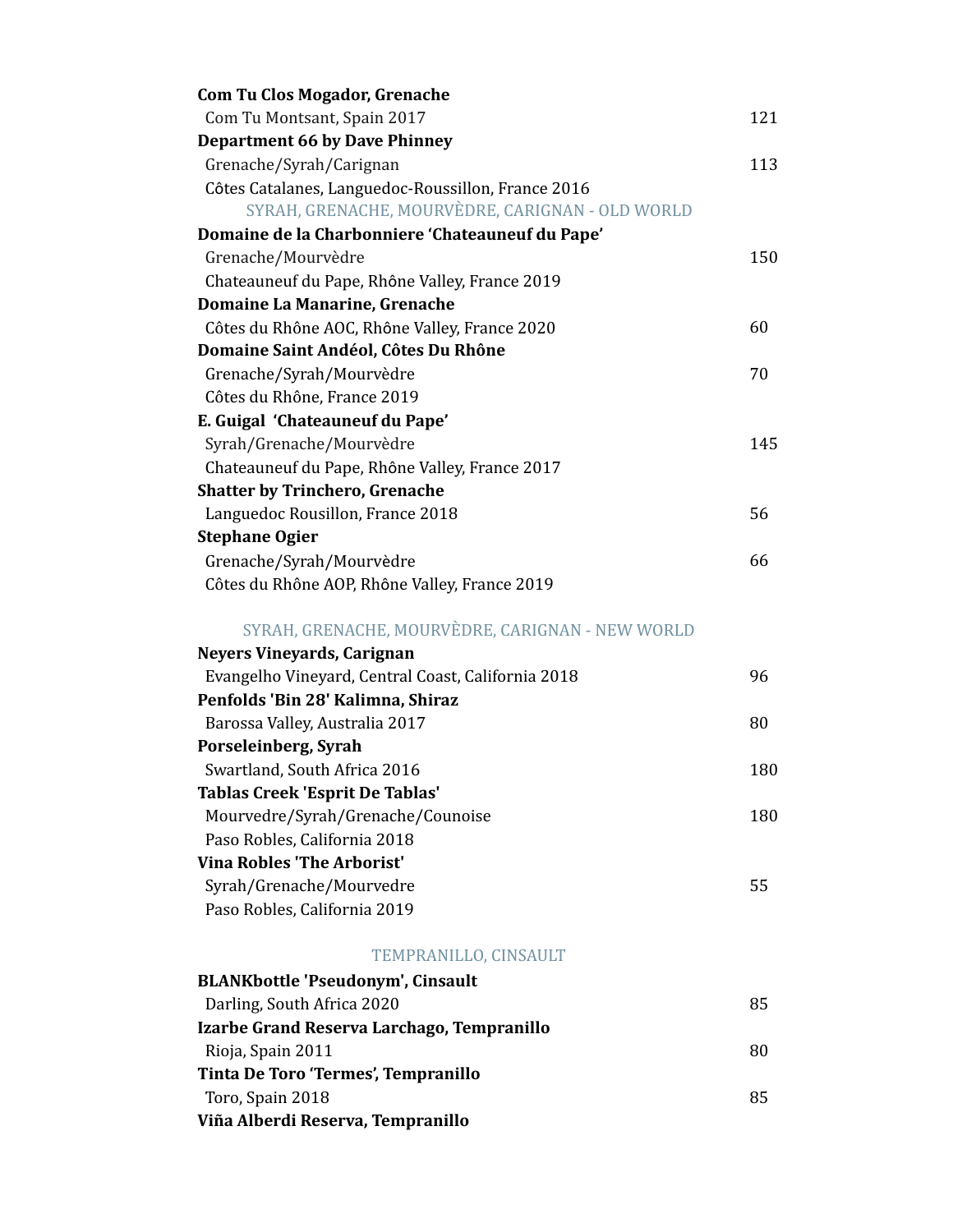| Rioja, Spain 2018              |    |
|--------------------------------|----|
| Zuccardi Q Series, Tempranillo |    |
| Mendoza, Argentina 2013        | 65 |

ITALIAN

| <b>Altesino</b>                                       |     |
|-------------------------------------------------------|-----|
| Sangiovese                                            | 175 |
| Brunello di Montalcino, DOCG, Italy 2016              |     |
| Bordini 'Elvio Cogno'                                 |     |
| Nebbiolo                                              | 130 |
| Barbaresco, DOCG, Italy 2015                          |     |
| <b>Brolio, Chianti Classico</b>                       |     |
| Sangiovese                                            | 65  |
| Chianti, DOCG, Italy 2015                             |     |
| <b>Carlo Giacosa 'Narin'</b>                          |     |
| Nebbiolo                                              | 105 |
| Barbaresco, DOCG, Italy 2017                          |     |
| <b>Colle Corviano</b>                                 |     |
| Montepulciano                                         | 55  |
| Montepulciano d'Albruzzo, DOC, Italy 2019             |     |
| <b>Farina, Amarone Classico</b>                       |     |
| Corvina                                               | 107 |
| Amarone della Valpolicella Classico, DOCG, Italy 2018 |     |
| Fattoria di Petrognano, 'Meme' Chianti Riserva        |     |
| Sangiovese                                            | 70  |
| Chianti, DOCG, Italy 2015                             |     |
| Giribaldi 'Dame & Fuet' Langhe Rosso                  |     |
| Nebbiolo/Pinot Noir/Barbera                           | 60  |
| Langhe, DOC, Italy 2018                               |     |
| La Veneranda                                          |     |
| Sagrantino                                            | 133 |
| Montefalco Sagrantino, DOCG, Umbria, Italy 2016       |     |
| <b>Mauro Molino, 'Viticoltore'</b>                    |     |
| Nebbiolo                                              | 102 |
| Barolo, DOCG, Italy 2018                              |     |
| <b>Morando</b>                                        |     |
| Montepulicano                                         | 50  |
| Montepulicano d'Abruzzo, DOC, Italy 2018              |     |
| Ornella Molon, Raboso                                 |     |
| Raboso                                                | 59  |
| Veneto, Italy 2012                                    |     |
| Pakravan-Papi 'Prunicce'                              |     |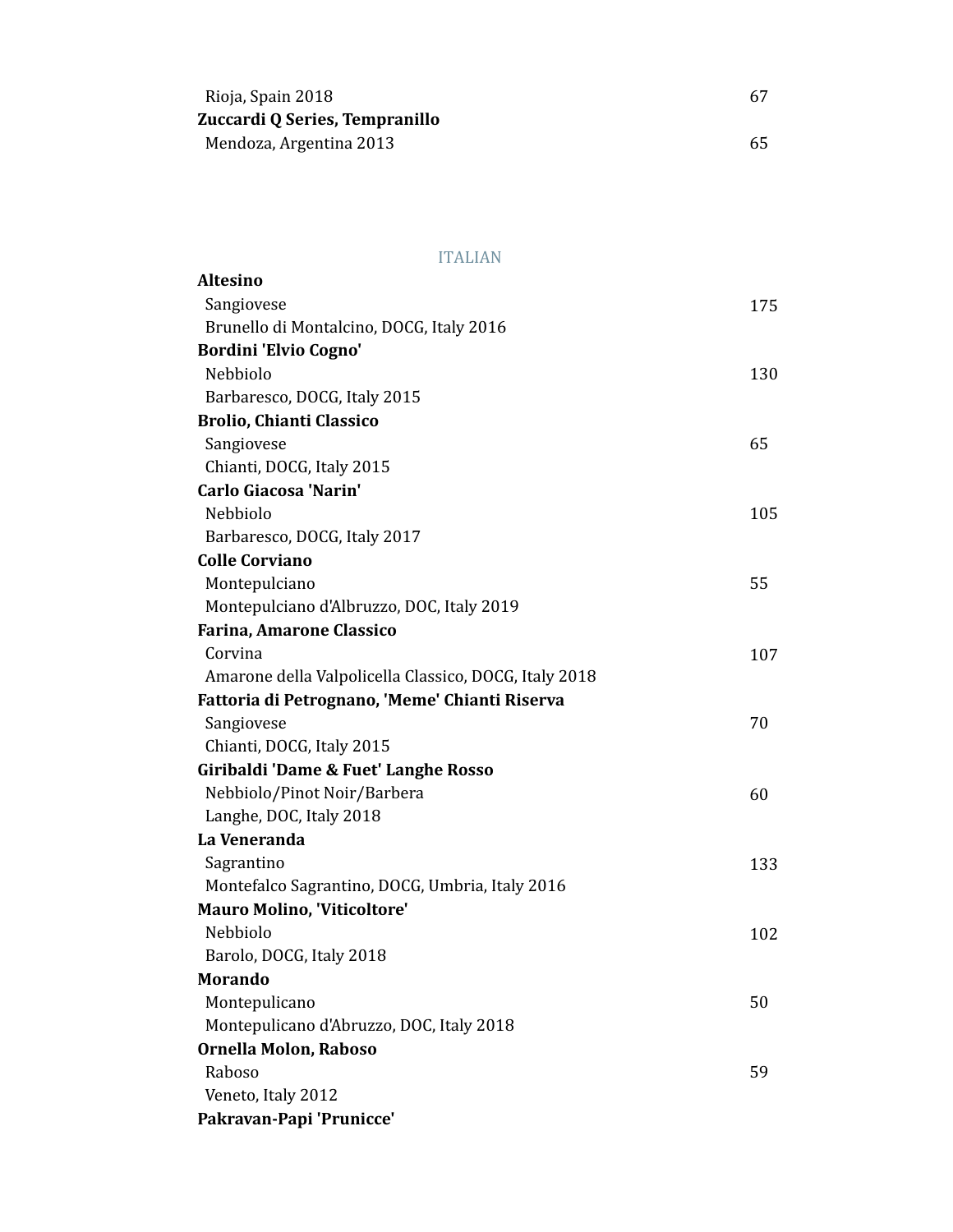| Cabernet Sauvignon/Cabernet Franc/Sangiovese          | 55 |
|-------------------------------------------------------|----|
| Tuscany, Italy 2017                                   |    |
| Poggio Al Tesoro 'Il Seggio'                          |    |
| Merlot/Cabernet Franc/Petit Verdot/Cabernet Sauvignon | 95 |
| Bolgheri, Tuscany, Italy 2019                         |    |
| Renato Ratti, Ochetti                                 |    |
| <b>Nebbiolo</b>                                       | 65 |
| Langhe, DOC, Italy 2019                               |    |
|                                                       |    |

#### ITALIAN

| <b>San Polo</b>                          |     |
|------------------------------------------|-----|
| Sangiovese                               | 190 |
| Brunello di Montalcino, DOCG, Italy 2016 |     |
| <b>Tenuta Di Sesta</b>                   |     |
| Sangiovese                               | 130 |
| Brunello di Montalcino, DOCG, Italy 2016 |     |
| <b>Tornatore 'Etna Rosso'</b>            |     |
| Nerello Mascalese, Nerello Cappuccio     | 65  |
| Etna, Italy 2018                         |     |
| <b>Villa Poggio Salvi</b>                |     |
| Sangiovese                               | 110 |
| Brunello di Montalcino, DOCG, Italy 2017 |     |
| <b>BORDEAUX ROUGE</b>                    |     |
| <b>B From Bordeaux</b>                   |     |
| Merlot/Cabernet Sauvignon                | 53  |
| Bordeaux, France 2020                    |     |
| <b>Château Clarke</b>                    |     |
| Merlot/Cabernet Sauvignon                | 125 |
| Listrac-Medoc, Bordeaux, France 2012     |     |
| <b>Château Des Tourtes Le Duo Rouge</b>  |     |
| Merlot/Cabernet Sauvignon                | 59  |
| Bordeaux, France 2017                    |     |
| <b>Château Gaudin</b>                    |     |
| Malbec/Merlot/Cabernet Sauvignon         | 106 |
| Pauillac, Bordeaux, France 2015          |     |
| Château Deyrem Valentin                  |     |
| Merlot/Cabernet Sauvignon                | 112 |

Merlot/Cabernet Franc 100

Merlot/Cabernet Sauvignon 56

 Margaux Contrôlée, Bordeaux, France 2017 **Château Grand-Pey-Lescours 'Grand Cru'**

Saint-Émilion, Bordeaux, France 2010

**Château Malbat**

Bordeaux, France 2020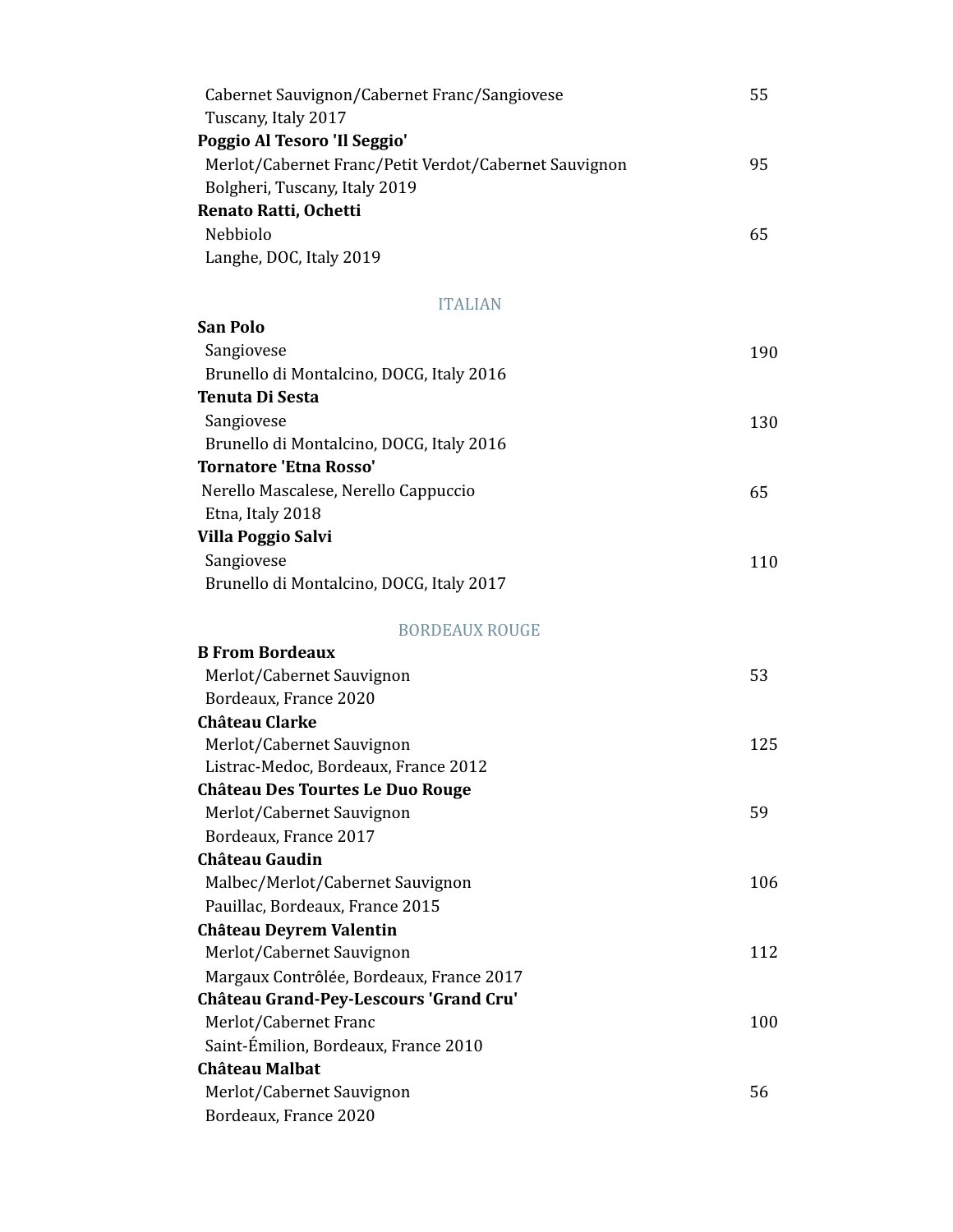| Château Moulin de Tricot                              |     |
|-------------------------------------------------------|-----|
| Cabernet Sauvignon/Merlot                             | 115 |
| Haut-Médoc, Bordeaux, France 2018                     |     |
| Château Ramage La Batisse                             |     |
| Cabernet Sauvignon/Cabernet Franc/Merlot/Petit Verdot | 88  |
| Haut-Médoc, Bordeaux, France 2010                     |     |
| <b>Château Rio Tailhas 'Grand Cru'</b>                |     |
| Merlot                                                | 107 |
| Saint-Émilion, Bordeaux, France 2016                  |     |

### BLENDS

| <b>Bukolyi Marcell</b>                                         |     |
|----------------------------------------------------------------|-----|
| Syrah/Pinot Noir/Kékfrankos                                    | 55  |
| Eger, Hungary 2018                                             |     |
| Ca' Momi 'Rosso'                                               |     |
| Cabernet Sauvignon/Zinfandel/Merlot/Petite Sirah               | 50  |
| Napa Valley, California 2019                                   |     |
| <b>Cain Five</b>                                               |     |
| Cabernet Sauvignon/Merlot/Cabernet Franc/Malbec/Petit Verdot   | 310 |
| Spring Mountain District, Napa Valley, California 2008         |     |
| <b>Chateau Potelle 'Potelle Two'</b>                           |     |
| Syrah/Cabernet Sauvignon/Cabernet Franc/Zinfandel/Petit Verdot | 145 |
| Napa Valley, California 2018                                   |     |
| Chateau Potelle '50/50 Cuveé'                                  |     |
| Cabernet Sauvignon/Cabernet Franc/Petit Verdot/Merlot          | 300 |
| Napa Valley, California & Bordeaux, France 2016                |     |
| <b>DeLille Cellars 'D2'</b>                                    |     |
| Merlot/Cabernet Sauvignon/Cabernet Franc/Petit Verdot          | 76  |
| Columbia Valley, Washington 2018                               |     |
| <b>Duckhorn 'Paraduxx'</b>                                     |     |
| Cabernet Sauvignon/Merlot/Zinfandel/Petit Verdot               | 111 |
| Napa Valley, California 2018                                   |     |
| <b>Elizabeth Rose by Chockablock</b>                           |     |
| Cabernet Sauvignon/Merlot/Malbec                               | 65  |
| Napa Valley, California 2019                                   |     |
| <b>Gundlach Bundschu 'Mountain Cuvée'</b>                      |     |
| Merlot/Cabernet Sauvignon/Petit Verdot/Malbec/Cabernet Franc   | 50  |
| Sonoma County, California 2019                                 |     |
| <b>Holden Manz 'BIG G'</b>                                     |     |
| Cabernet Sauvignon/Merlot/Cabernet Franc                       | 129 |
| Franschhoek, South Africa 2014                                 |     |
| K. Vintners 'Roma River Rock Vineyard'                         |     |
| Syrah/Cabernet Sauvignon                                       | 140 |
| Walla Walla Valley, Washington 2015                            |     |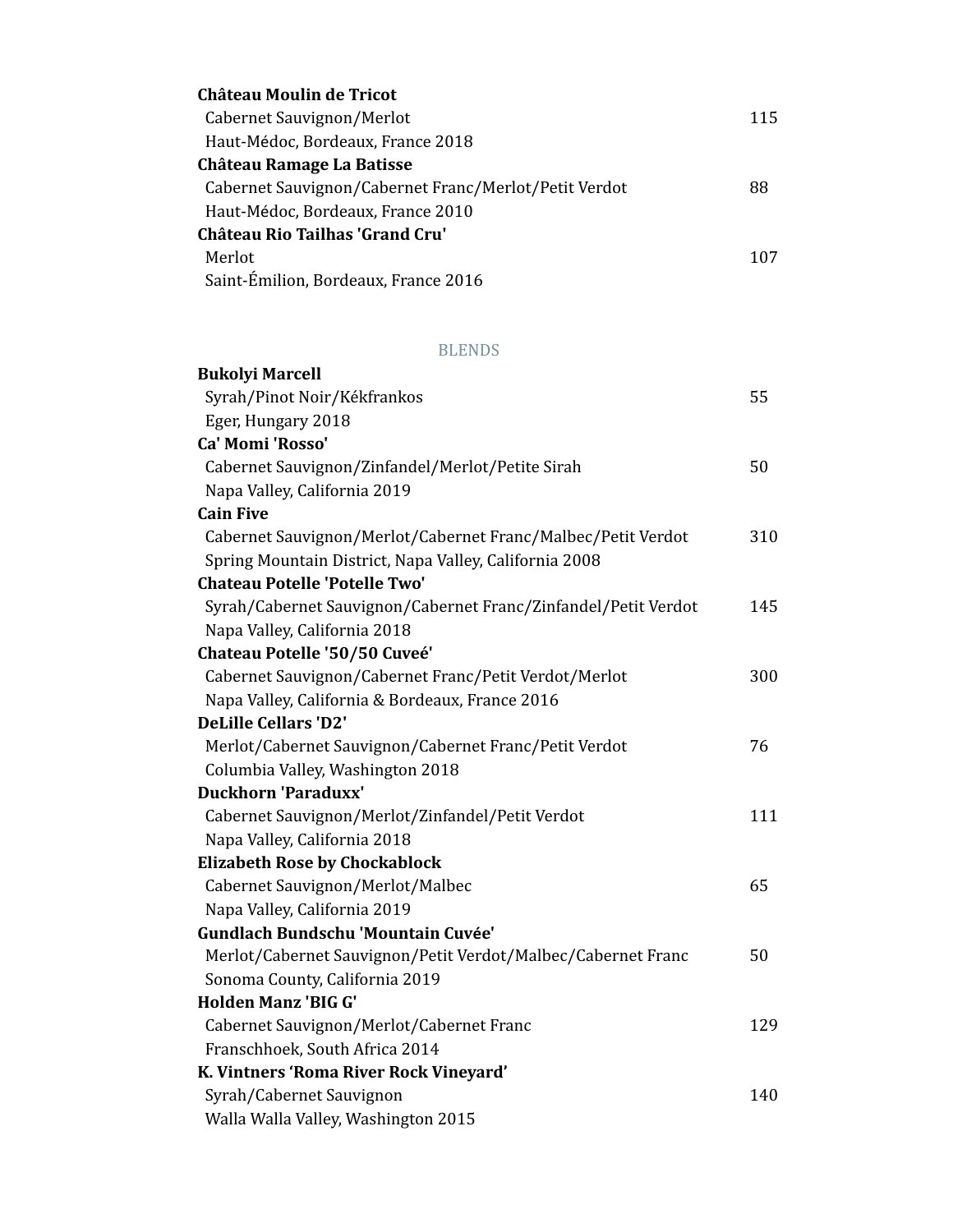| Leviathan                                                    |     |
|--------------------------------------------------------------|-----|
| Cabernet Sauvignon/Merlot/Syrah/Cabernet Franc               | 95  |
| California 2019                                              |     |
| Morgan, 'Cotes du Crows'                                     |     |
| Grenache/Syrah/Tempranillo                                   | 60  |
| Monterey, California 2018                                    |     |
| <b>Orin Swift 'Papillon'</b>                                 |     |
| Cabernet Sauvignon/Cabernet Franc/Malbec/Petit Verdot/Merlot | 186 |
| Napa Valley, California 2019                                 |     |
| <b>Pessimist by DAOU</b>                                     |     |
| Petite Sirah/Syrah/Zinfandel                                 | 55  |
| Paso Robles, California 2019                                 |     |
| <b>BLENDS</b>                                                |     |
| <b>Post and Vine</b>                                         |     |
| Proprietary Old Vine Field Blend                             | 90  |
| Mendocino, California 2017                                   |     |
| Rasa Vineyards 'QED The Strong Law'                          |     |
| Cabernet Sauvignon/Merlot                                    | 100 |
| Columbia Valley, Washington 2018                             |     |
| <b>Skipstone 'Preface'</b>                                   |     |
| Cabernet Sauvignon/Merlot/Malbec/Cabernet Franc              | 140 |
| Alexander Valley, Sonoma County, California 2018             |     |
| <b>Venge Vineyards 'Scouts Honor'</b>                        |     |
| Zinfandel/Syrah/Charbono/Petit Syrah                         | 109 |
| Napa Valley, California 2019                                 |     |
| <b>Visionaire by Holden Manz</b>                             |     |
| Merlot/Syrah/Cabernet Franc/Petit Verdot/Cabernet Sauvignon  | 95  |
| Franschhoek, South Africa 2014                               |     |
| <b>CABERNET SAUVIGNON</b>                                    |     |
| <b>Adaptation by Plumpjack</b>                               |     |
| Napa Valley, California 2018                                 | 150 |
| <b>Browne Family Vineyards 'Heritage'</b>                    |     |
| Columbia Valley, Washington 2019                             | 60  |
| <b>Canvasback</b>                                            |     |
| Red Mountain, Washington 2017                                | 107 |
| <b>Crossbarn by Paul Hobbs</b>                               |     |
| Sonoma County, California 2018                               | 110 |
| Cult                                                         |     |
| Napa Valley, California 2019                                 | 58  |
| <b>DAOU Reserve</b>                                          |     |
| Paso Robles, California 2019                                 | 125 |
| <b>Decoy Limited by Duckhorn</b>                             |     |
| Napa Valley, California 2019                                 | 70  |
|                                                              |     |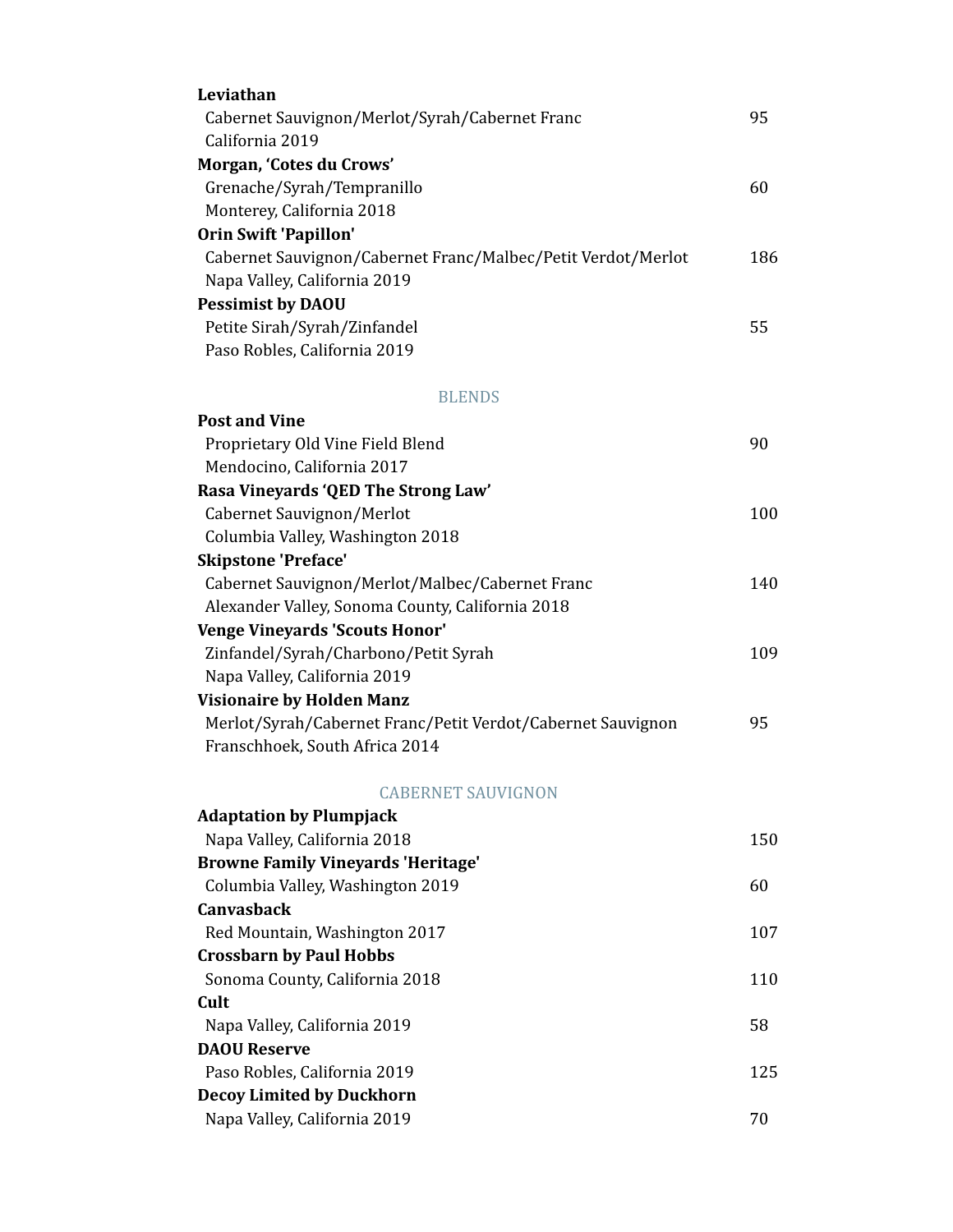| <b>Frog's Leap</b>                                |     |
|---------------------------------------------------|-----|
| Rutherford, Napa Valley, California 2018          | 154 |
| <b>Far Niente</b>                                 |     |
| Napa Valley, California 2019                      | 350 |
| <b>Ghost Block Estate</b>                         |     |
| Oakville, Napa Valley, California 2018            | 225 |
| Groth                                             |     |
| Oakville, Napa Valley, California 2018            | 160 |
| J. Lohr 'Hilltop'                                 |     |
| Paso Robles, California 2018                      | 85  |
| <b>Lion Tamer by Hess</b>                         |     |
| Napa Valley, California 2017                      | 145 |
| <b>Long Meadow Ranch</b>                          |     |
| Napa Valley, California 2016                      | 155 |
| <b>CABERNET SAUVIGNON</b>                         |     |
| <b>Merriam Vineyards 'Windacre Estate'</b>        |     |
| Russian River Valley, California 2018             | 90  |
| <b>Mullan Road Cellars by Cakebread Cellars</b>   |     |
| Columbia Valley, Washington 2017                  | 94  |
| Newton 'Skyside'                                  |     |
| North Coast, California 2017                      | 75  |
| <b>Oakville Winery</b>                            |     |
| Oakville, Napa Valley, California 2018            | 125 |
| <b>Postmark by Duckhorn</b>                       |     |
| Paso Robles, California 2019                      | 61  |
| <b>Schug</b>                                      |     |
| Sonoma Valley, California 2017                    | 93  |
| <b>Shafer 'Hillside Select'</b>                   |     |
| Stags Leap District, Napa Valley, California 2017 | 430 |
| <b>Silver Oak</b>                                 |     |
| Alexander Valley, Sonoma County, California 2018  | 199 |
| <b>Sineann</b>                                    |     |
| Columbia Valley, Washington 2016                  | 85  |
| St Supéry                                         |     |
| Napa Valley, California 2018                      | 101 |
| <b>Staglin Salus</b>                              |     |
| Rutherford, Napa Valley, California 2017          | 260 |
| <b>Substance 'Powerline Vineyard'</b>             |     |
| Walla Walla Valley, Washington 2016               | 115 |
| <b>Tor</b>                                        |     |
| Oakville, Napa Valley, California 2019            | 290 |
| <b>Trefethen</b>                                  |     |
| Napa Valley, California 2018                      | 175 |
| <b>Trinchero 'Mario's Vineyard'</b>               |     |